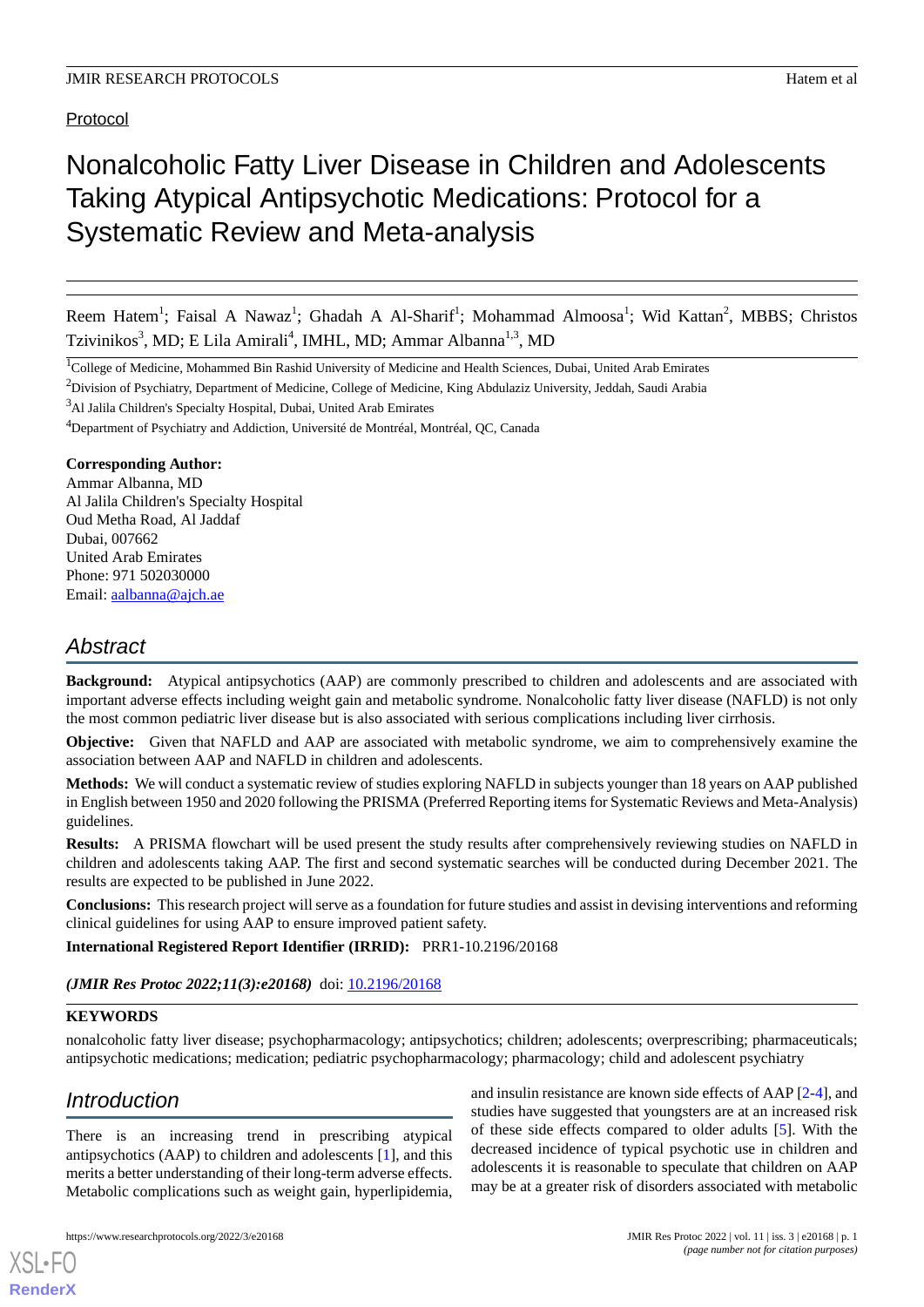#### **JMIR RESEARCH PROTOCOLS SECULAR ASSESSMENT OF A SECULAR EXECUTIVE CONSTRUERED FOR A SECULAR EXECUTIVE CONSTRUERED FOR A SECULAR EXECUTIVE CONSTRUERED FOR A SECULAR EXECUTIVE CONSTRUERED FOR A SECULAR EXECUTIVE CONSTRUER**

syndrome, including nonalcoholic fatty liver disease (NAFLD)  $[6-9]$  $[6-9]$  $[6-9]$  $[6-9]$ .

NAFLD in children and adolescents younger than 18 years is the most common cause of pediatric liver disease, with a prevalence of approximately 9.6% [[10\]](#page-4-6). The prevalence significantly increases to approximately 77% among obese children [[11\]](#page-4-7), suggesting its association with metabolic syndrome [\[12](#page-4-8)]. NAFLD comprises a spectrum of liver diseases that range from the accumulation of fat in hepatocytes (steatosis) and inflammatory liver changes including nonalcoholic steatohepatitis (NASH) to more serious complications such as liver cirrhosis [\[13](#page-4-9),[14\]](#page-4-10). The "two-hit" theory attempts to explain the pathogenesis of NAFLD [\[15](#page-5-0)]; the first hit is due to the accumulation of triglycerides in hepatocytes causing liver steatosis, and the second hit is attributable to many factors including oxidative stress and increased cytokines leading to inflammatory changes.

NAFLD in children and adolescents is associated with serious long-term adverse outcomes, including increased risk of mortality and liver cirrhosis requiring transplantation [[16\]](#page-5-1). Multiple risk factors and medical conditions including eating disorders have been linked to the etiology of NAFLD [\[17](#page-5-2),[18\]](#page-5-3). Obesity has been consistently identified as an important risk factor for pediatric NAFLD [\[11](#page-4-7)]. Insulin resistance is another risk factor for NAFLD; Nobili et al prospectively followed 84 children with NAFLD and reported that they were almost always insulin-resistant regardless of their BMI [\[19](#page-5-4)]. Moreover, a sedentary lifestyle and high fructose consumption have been described as risk factors for NAFLD [\[20](#page-5-5),[21\]](#page-5-6). Furthermore, epidemiological studies have identified being male, older age, and Hispanic ethnicity as risk factors for childhood NAFLD [[10\]](#page-4-6). Additionally, genetic, cellular, and hormonal factors [\[22](#page-5-7)] have been found to influence the transition to inflammatory hepatic changes.

Liver biopsy is the gold standard diagnostic test for NAFLD [[23](#page-5-8)[,24](#page-5-9)], although it is an invasive procedure that can be associated with serious complications. Liver function tests (LFTs) are among the first-line investigations for NAFLD [[25](#page-5-10)[,26](#page-5-11)]. However, the use of LFT to diagnose NAFLD is challenging due to the low sensitivity of this method and the discrepancy around the appropriate cutoff values [\[13\]](#page-4-9). Moreover, the normal LFT level does not exclude the presence of advanced NAFLD. In contrast, hepatic ultrasonography (US) is a safe, noninvasive, and widely available imaging tool for the assessment of NAFLD. In adults, it has acceptable sensitivity and specificity (100% and 90%, respectively), especially when the liver fat percentage exceeds 20% [\[27](#page-5-12)]. Similar statistical properties were documented in a pediatric study [\[28](#page-5-13)]. Other radiological diagnostic tools for NAFLD include computed

tomography (CT), magnetic resonance imaging (MRI), and magnetic imaging spectroscopy (MRS) [\[29](#page-5-14)].

There is limited information regarding the risk of NAFLD in children and adolescents treated with AAP despite their association with metabolic complications that are considered risk factors for the development of NAFLD [[30,](#page-5-15)[31\]](#page-5-16). The objective of our study is to conduct a comprehensive systematic review of the available literature to examine the association between AAP use and NAFLD in children and adolescents.

# *Methods*

#### **Study Identification**

To capture all relevant literature on NAFLD among children and adolescents on AAP, we plan to conduct 2 systematic literature reviews. In our first search, we aim to identify studies that assess NAFLD in children and adolescents taking AAP. Given that we expect a paucity in such studies based on a pilot search performed, we will include studies of different designs including cohort and case-control studies, case reports, and case series. In our second systematic search, we will comprehensively review AAP trials in children and adolescents, attempting to identify any reports of NAFLD; we intend to determine whether this was documented as a primary outcome, a secondary outcome, or as an incidental finding in these studies.

Our systematic review will be performed according to this predefined protocol that describes the objectives, search strategy, eligibility criteria, and evaluation methods according to the PRISMA (Preferred Reporting items for Systematic Reviews and Meta-Analysis) guidelines [\[32](#page-5-17)].

#### **Systematic Review Methodology**

We will conduct 2 systematic literature reviews. The search is restricted to studies published in English from January 1, 1950, until March 31, 2021. We selected 1950 as the starting year for the literature search, as it coincides with the development of the first antipsychotic.

In our first search, we aim to identify studies that assess NAFLD in children and adolescents taking AAP. We will use the following search terms: "second-generation neuroleptics," antipsychotics," and "neuroleptics," with their generic and brand names given in [Table 1](#page-2-0). Further, the following variations of pediatric NAFLD, namely "NAFLD," "NASH," "nonalcoholic fatty liver disease," "nonalcoholic steatohepatitis," "hepatic steatosis," "fatty liver disease," "nonalcoholic fatty liver," and "fatty liver." In our second search, we will include the following keywords: "atypical antipsychotics" and "atypical neuroleptics" [[33\]](#page-5-18).

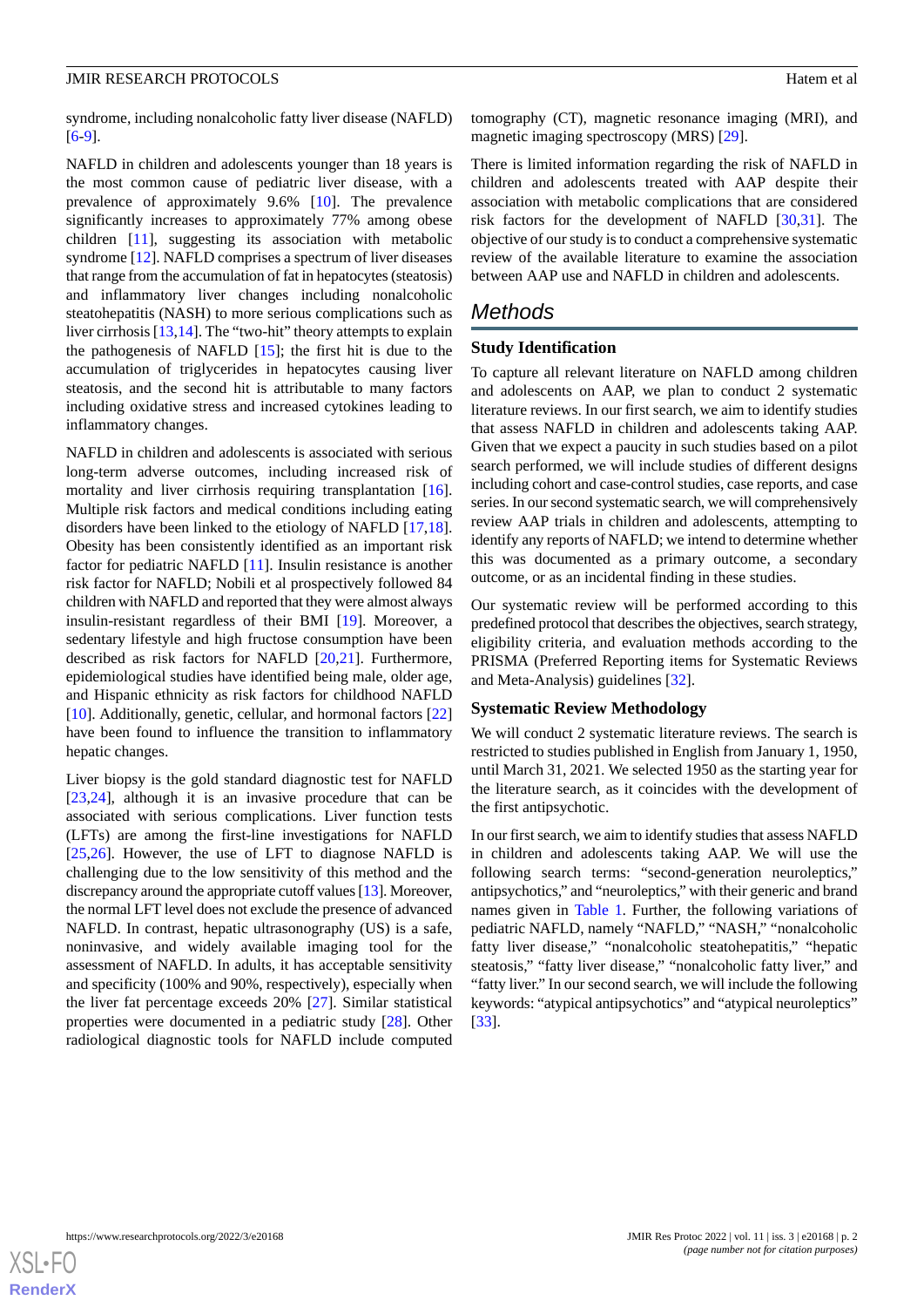### **JMIR RESEARCH PROTOCOLS** Hatem et al.

<span id="page-2-0"></span>Table 1. Generic and brand names of all the atypical antipsychotics in the inclusion criteria of our first and second literature searches.

| Medication name | Brand name $(s)$                                                                                                                                                                                                                                                                                                                                                                                                                                                                                                                                                                                                                                                                                                                                                                                                                                                                                                                                                                                                                                                                                                                                                                                                                                                                                                                                                                                                                                                                                                                                                                                                                                                                                                                                                                                                                                                                                                                                                                                                                                                                                                                                                                                                   |
|-----------------|--------------------------------------------------------------------------------------------------------------------------------------------------------------------------------------------------------------------------------------------------------------------------------------------------------------------------------------------------------------------------------------------------------------------------------------------------------------------------------------------------------------------------------------------------------------------------------------------------------------------------------------------------------------------------------------------------------------------------------------------------------------------------------------------------------------------------------------------------------------------------------------------------------------------------------------------------------------------------------------------------------------------------------------------------------------------------------------------------------------------------------------------------------------------------------------------------------------------------------------------------------------------------------------------------------------------------------------------------------------------------------------------------------------------------------------------------------------------------------------------------------------------------------------------------------------------------------------------------------------------------------------------------------------------------------------------------------------------------------------------------------------------------------------------------------------------------------------------------------------------------------------------------------------------------------------------------------------------------------------------------------------------------------------------------------------------------------------------------------------------------------------------------------------------------------------------------------------------|
| Amisulpride     | Amazeo, Amipride, Amival, Solian, Soltus, Sulpitac, Sulprix, Midora, Socian                                                                                                                                                                                                                                                                                                                                                                                                                                                                                                                                                                                                                                                                                                                                                                                                                                                                                                                                                                                                                                                                                                                                                                                                                                                                                                                                                                                                                                                                                                                                                                                                                                                                                                                                                                                                                                                                                                                                                                                                                                                                                                                                        |
| Aripiprazole    | Abilify, Abilify Maintena, Abilicare, Abilia, Abelfiz, Abdin, Abizol, Abyraz, Aceprofen, Adexyl, Adwiprazole, Alcartis,<br>Alembic, Pipzol, Amdoal, Anasil, Andepro, Antredamin, Ao Pai, Apalife, Apaloz, Apipral, Apiprax, Apra, Aprizexen,<br>Arena, Arepexane, Aria, Aribit, Aricogan, Arifay, Arileto, Arilan, Arilex, Arimed, Aripa, Aripat, Aripegis, Aripen, Aripi-<br>Hexal, Aripilek, Aripip, Aripipa, Aripipan, Aripiprazol, Aripiprex, Aripizin, Ariple, Ariply, Arip-MT, Aripra, Ariprax,<br>Ariprazole, Ariprexa, Ariprizol, Aripsan, Ariski, Arisppa, Aristab, Arive, Arives, Arixind, Arize, Arizol, Arlemide, Arpilif,<br>Arpit, Arpizol, Arpoya, Arypiprazol, Glenmark, Aryzalera, Arzip, Arzu, Asduter, Asprito, Astoret, Atfren, Azolar, Azymol,<br>Bipodis, Brisking, Centalify, Confilify, Curexol, Egisazol, Epimate, Explemed, Fixment, Gemplex, Ignis, Ilimit, Ipipral,<br>Irazem, Kavium, Lazurex, Lemidal, Lemilvo, Madepzol, Motruxia, Neoaripi, Oryva, Otsuka Albilify, Parokzol, Paxifor,<br>Pipra-A, Piprason, Prazarit, Rapiproz, Real One, Restigulin, Rima-Fix, Ripazol, Sayfren, Schizofy, Schizopra, Sensaz,<br>Siblix, Siznil, Sizopra, Tevaripiprazole, Trefero, Zolerip, Zolprix, Zydus, Zykalor, Zylaxera, Aristada                                                                                                                                                                                                                                                                                                                                                                                                                                                                                                                                                                                                                                                                                                                                                                                                                                                                                                                                                         |
| Asenapine       | Saphris, Sycrest                                                                                                                                                                                                                                                                                                                                                                                                                                                                                                                                                                                                                                                                                                                                                                                                                                                                                                                                                                                                                                                                                                                                                                                                                                                                                                                                                                                                                                                                                                                                                                                                                                                                                                                                                                                                                                                                                                                                                                                                                                                                                                                                                                                                   |
| Blonanserin     | Lonasen                                                                                                                                                                                                                                                                                                                                                                                                                                                                                                                                                                                                                                                                                                                                                                                                                                                                                                                                                                                                                                                                                                                                                                                                                                                                                                                                                                                                                                                                                                                                                                                                                                                                                                                                                                                                                                                                                                                                                                                                                                                                                                                                                                                                            |
| Cariprazine     | Reagila, Reagyla, Vraylar                                                                                                                                                                                                                                                                                                                                                                                                                                                                                                                                                                                                                                                                                                                                                                                                                                                                                                                                                                                                                                                                                                                                                                                                                                                                                                                                                                                                                                                                                                                                                                                                                                                                                                                                                                                                                                                                                                                                                                                                                                                                                                                                                                                          |
| Clozapine       | Clozaril, Clopine, Clozapine Synthon, Versacloz                                                                                                                                                                                                                                                                                                                                                                                                                                                                                                                                                                                                                                                                                                                                                                                                                                                                                                                                                                                                                                                                                                                                                                                                                                                                                                                                                                                                                                                                                                                                                                                                                                                                                                                                                                                                                                                                                                                                                                                                                                                                                                                                                                    |
| Iloperidone     | Fanapt, Zomaril                                                                                                                                                                                                                                                                                                                                                                                                                                                                                                                                                                                                                                                                                                                                                                                                                                                                                                                                                                                                                                                                                                                                                                                                                                                                                                                                                                                                                                                                                                                                                                                                                                                                                                                                                                                                                                                                                                                                                                                                                                                                                                                                                                                                    |
| Lurasidone      | Latuda, Lusiax, Luradon, Lurap, Lurasidone Hydrochloride, Lustona                                                                                                                                                                                                                                                                                                                                                                                                                                                                                                                                                                                                                                                                                                                                                                                                                                                                                                                                                                                                                                                                                                                                                                                                                                                                                                                                                                                                                                                                                                                                                                                                                                                                                                                                                                                                                                                                                                                                                                                                                                                                                                                                                  |
| Melperone       | Bunil, Buronil, Melneurin, Eunerpan                                                                                                                                                                                                                                                                                                                                                                                                                                                                                                                                                                                                                                                                                                                                                                                                                                                                                                                                                                                                                                                                                                                                                                                                                                                                                                                                                                                                                                                                                                                                                                                                                                                                                                                                                                                                                                                                                                                                                                                                                                                                                                                                                                                |
| Olanzapine      | Abilanz, Absolute, ACT Olanzapine, Aedon, Amulsin, Anzap, Anzatric, Anzorin, Apo Olanzapine, Apzet, Arenbil, Arkolamyl,<br>As-Pineks, Auro Olanzapine, Axonium, Aziva, Balerap, Bloonis, Caprilon, Cap Tiva, Chemmart Olanzapine, Crisapina,<br>Deprex, Domus, Dopin, Dozic, Egolanza, Elynza, Enolex, Epilanz-10, Expolid, Exzapine, Ferzapin, Fontanivio, Fredilan,<br>Irropia, Jamp Olanzapine, Jolyon MD, Joyzol, Ketoconazol Sesderma, Kotico, Kozylex, Lanopin, Lanzafen, Lanzapine,<br>Lanzek, Lanzek Zydis, Lapenza, Lapin, Lapozan, Lazap, Lazapix, Lezapin-MD, Lopez, Lupilan, Malanxin, Manza, Marathon,<br>Marcato, Mar-Olanzapine, Medlanz, Meflax, Meltolan, Midax, Mint Olanzapine, MylanOlanzapine, Nervix, Neupine,<br>Newzypra, Nodoff, Norpen OroNykob, Nyzol, Oceanil, Ofans ODT, Oferta, Oferta Sanovel, Olace, Oladay, Olafer,<br>Olafid, Olan, Olanap, Olandix, Olandoz, Olandus, Olanex, Olanexyn, Olanpax, Olansapiin Mylan, Olansek, Olanstad, Olanz,<br>Olanza, Olanzacor, Olanzalet, Olanzalux, Olanzamed, Olanzapin, Olanzapro, Olanzar, Olanzavitae, Olanzep, Olanzin<br>Olanzyl, Olapex, Olapin, Olapine, Olaprexa, Olastazen, Olavex, Olaxinn, Olazap, Olazax, Olazin, Olazine, Olazofren,<br>Oleanz, Olenxa, Olexar, Olfrex, Olivin, Ollafax, Olmed, Olmyzem, Olnegis, Olpax, Olpin, Olpinat, Oltal, Olza, Olzadin,<br>Olzanid, Olzap, Olzapin, Olzic, Olzin, Onezyp, Onotran, Onza, Onzapin, Opin, Opirap, Ou Lan Ning, Ozapex, Ozapin-MD,<br>Ozapram, Ozaprin, Ozin, Parnasan, Parnassan, Pericam, Pinolza, Placet, PMS-Olanzapine, Polar, Pranza, Prexal, Prexolan,<br>Prolanz, Protil, Pryzex, Psychozap, Ranofren, RAN-Olanzapine, Redilanz, Remital, Revertrix, Rexapin, Rexepi, Rolanzax,<br>Sartina, Simina, Sincris, Sizap, Solazin, Stygapon, Synza, Tolaz, Treana, Trexol, Vaincor, Vaira, Villamos, Ximin, Xoltiva,<br>Xytrex, Zalasta, Zalepin, Zanprex, Zap, Zapiluks, Zapilux, Zapin, Zapinex FT, Zappa, Zaprinel, Zapris, Zelta, Zeprex,<br>Zesten, Ziora, Zirmapina, Zofrenix, Zolafren, Zolamelt, Zolapine, Zolaswift, Zolaxa, Zonapin, Zophix, Zopix, Zopridoxin,<br>Zoxil, Zylanza, Zypadhera, Zypeace, Zypine, Zyprexa, Zyzapin, Zypadhera, Zyprexa Relprevv |
| Paliperidone    | Aspire-XR, Inveda, Invega, Palido, Parnido, Trevicta, Xeplion                                                                                                                                                                                                                                                                                                                                                                                                                                                                                                                                                                                                                                                                                                                                                                                                                                                                                                                                                                                                                                                                                                                                                                                                                                                                                                                                                                                                                                                                                                                                                                                                                                                                                                                                                                                                                                                                                                                                                                                                                                                                                                                                                      |
| Quetiapine      | Actawell, Adequet, Aebol, Afidat, Aretaeus, Asicot, As-Kalmeks, Atip, Atrolak XL, Biquelle XL, Biquetan, Bonogren,<br>Brancico XL, Catepsin, Cizyapine, Dopaquel, Equelib, Esertia, Etiagen XR, Etipin, Geldoren, Gofyl, Hedonin, Keday XR,<br>Kenantis, Ketap, Ketidose, Ketilept, Ketinel, Ketipina, Ketipine, Ketipinor, Ketrel, Kvelux, Kventiax, Kvineva, Kwetaplex<br>XR, Loquen, Mintreleq XL PR, Mylan Quetiapine, Nantarid, Norsic, Pincalm, Pinexet, Placidin, Psynil, Psyquel, Psyquet,<br>Q-Mind, Q-Pin, Qpine, Quantia, Queapin, Quel, Quentiax, Queopine, Quepigal, Quepimax, Queropax, Quetap, Queteper,<br>Quetia, Quetiapina, Quetiaros, Quetiazic, Quetidin, Quetimax, Quetin, Quetipax, Quetipin, Quetirel, Quetium, Quetkare,<br>Quetoser, Quitapex, Qurax, Quser, Qutace, Qutan, Quticool, Qutipin, Q-Win, Sequa, Serenase, Serex, Seroquel, Setinin,<br>Sizonorm, Sizoquit, Socalm, Sofrel, Symquel XR, Tevaquel, Tiapinan, Tiapine, Tomel, Treksta, Valir, Vesparax, Volqer,<br>Vorta, Alcreno, Alzen, Anaquetan XR, ApoTiapina, Arezil XR, Asicot, Atrolak, Biatrix, Biquetan, Brevenox, Cacepin,<br>Calm-ez, Cedrina, Centroqueen, Delucon, Dendritex, Derin, Derin Prolong, Dominium, Edagan, Etiaben XR, Etiagen, Etiapin,<br>Etiasel, Eufrenin, Geroquel, Gofyl, Gyrex, Hedonin, Hiloca, Ilufren, Inquetia, Kagitz, Kalm, Kaptan, Kefrenex, Kemoter,<br>Kesaquil, Ketian XR, Ketiap, Ketilept, Ketipine, Ketipinor, Ketya, Kvelux, Kventiax, Kvetiapin, Kwetaplex, Kwetax, Limus,<br>Loquen, Loquen XR, Matepil, Megazone, Nantarid, Netiapin, Neuroquel, Neutapin, Psicotric                                                                                                                                                                                                                                                                                                                                                                                                                                                                                                                                                                                                          |
| Risperidone     | Risperdal, Risperdal Consta, Risperdal M-Tab, Risperdal Quicklets, Risperlet                                                                                                                                                                                                                                                                                                                                                                                                                                                                                                                                                                                                                                                                                                                                                                                                                                                                                                                                                                                                                                                                                                                                                                                                                                                                                                                                                                                                                                                                                                                                                                                                                                                                                                                                                                                                                                                                                                                                                                                                                                                                                                                                       |
| Sertindole      | Serdolect, Serlect                                                                                                                                                                                                                                                                                                                                                                                                                                                                                                                                                                                                                                                                                                                                                                                                                                                                                                                                                                                                                                                                                                                                                                                                                                                                                                                                                                                                                                                                                                                                                                                                                                                                                                                                                                                                                                                                                                                                                                                                                                                                                                                                                                                                 |
| Sulpiride       | Dogmatil, Dolmatil, Eglonyl, Espiride, Modal, Prometar, Sulpor                                                                                                                                                                                                                                                                                                                                                                                                                                                                                                                                                                                                                                                                                                                                                                                                                                                                                                                                                                                                                                                                                                                                                                                                                                                                                                                                                                                                                                                                                                                                                                                                                                                                                                                                                                                                                                                                                                                                                                                                                                                                                                                                                     |
| Ziprasidone     | Geodon, Pramaxima, Vikolus, Ypsila, Zeldox, Zipradon, Zipragen, Zipramyl, Ziprasidon, Zipsydon, Zipwell, Zypsila,<br>Zypsilan, Zeldox                                                                                                                                                                                                                                                                                                                                                                                                                                                                                                                                                                                                                                                                                                                                                                                                                                                                                                                                                                                                                                                                                                                                                                                                                                                                                                                                                                                                                                                                                                                                                                                                                                                                                                                                                                                                                                                                                                                                                                                                                                                                              |
| Zotepine        | Losizopilon, Lodopin, Setous, Zoleptil                                                                                                                                                                                                                                                                                                                                                                                                                                                                                                                                                                                                                                                                                                                                                                                                                                                                                                                                                                                                                                                                                                                                                                                                                                                                                                                                                                                                                                                                                                                                                                                                                                                                                                                                                                                                                                                                                                                                                                                                                                                                                                                                                                             |

[XSL](http://www.w3.org/Style/XSL)•FO **[RenderX](http://www.renderx.com/)**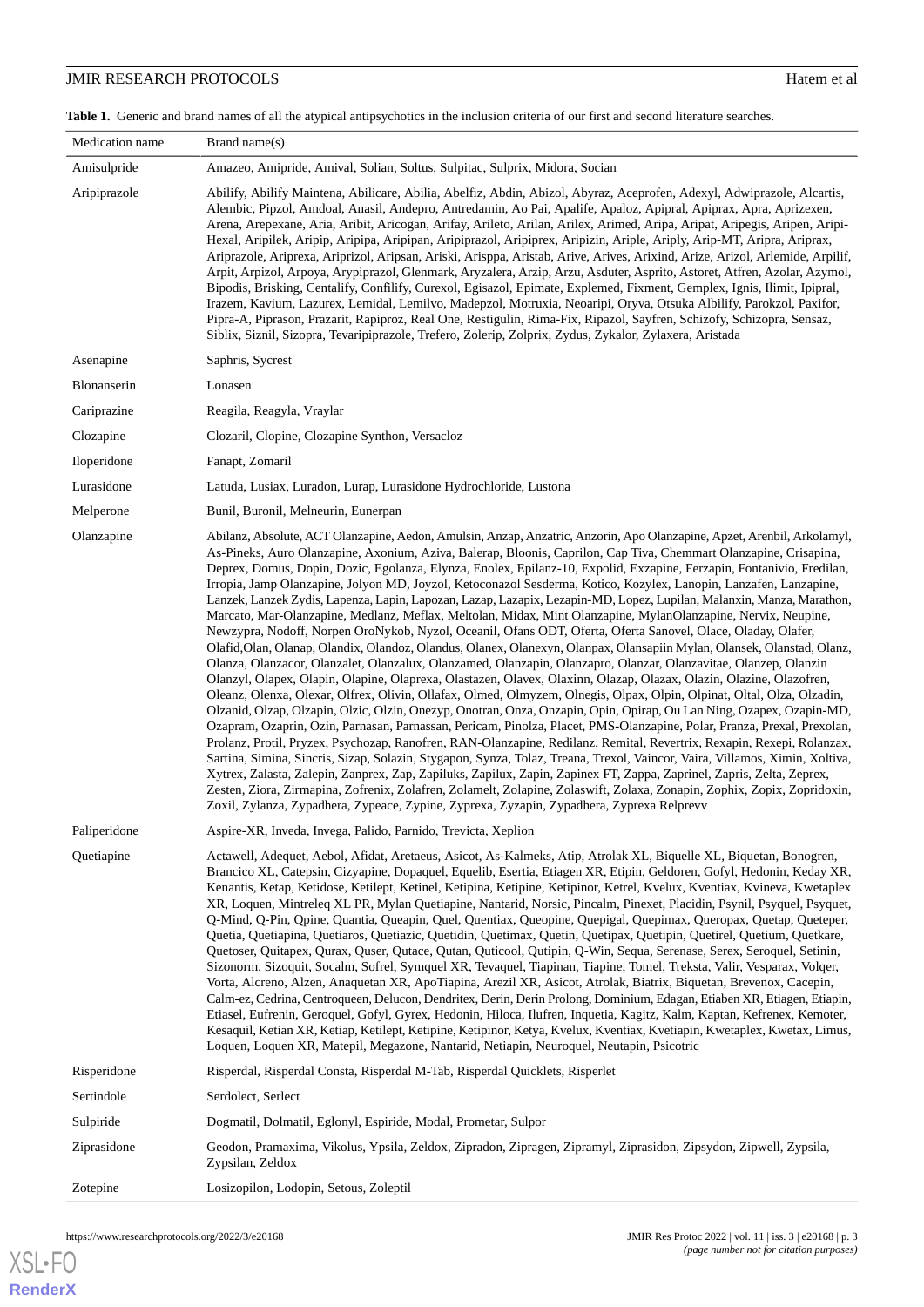#### **JMIR RESEARCH PROTOCOLS SECULAR ASSESSMENT OF A SECULAR EXECUTIVE CONSTRUERED FOR A SECULAR EXECUTIVE CONSTRUERED FOR A SECULAR EXECUTIVE CONSTRUERED FOR A SECULAR EXECUTIVE CONSTRUERED FOR A SECULAR EXECUTIVE CONSTRUER**

Medications in combination with Fluoxetine will not be included in the research (ie, Olanzapine: Co-Depricap, Depten-OZ,Rexepi Combi,Symbyax, Tagram, Target, Olapin Forte, Olapin Plus,Olanex F, Oladay-F).

In our second systematic search, we will comprehensively review AAP trials in children and adolescents, attempting to identify any reports of NAFLD; we aim to determine whether this was documented as a primary outcome, a secondary outcome, or as an incidental finding during these studies. The following databases will be used to conduct the search: Ovid MEDLINE, Cochrane, and Cumulative Index to Nursing and Allied Health Literature (CINAHL). We also searched the following databases up to 2016: Embase, Web of Science, BIOSIS Previews, and PsycINFO.

A systematic, computer-assisted search of the following databases will be performed by 4 medical students RH, FN, GA, and MA at the Mohammed Bin Rashid University (MBRU): Ovid MEDLINE, Embase, Web of Science, BIOSIS Previews, PsycINFO, and CINAHL. The search strategy will be supported by librarian Shakeel Tegginmani at the MBRU Library. Furthermore, the bibliographies of the retrieved and relevant articles will be manually searched for relevant articles. Full articles in English published in peer-reviewed journals will be included in this review.

As mentioned earlier, we will conduct 2 searches that will be limited to children and adolescents younger than 18 years of age. The first search will include the following variations of AAP: "atypical antipsychotics," "atypical neuroleptics," "second-generation antipsychotics," "second-generation neuroleptics," "antipsychotics," and "neuroleptics" for AAP [[34\]](#page-5-19).

#### **Eligibility Criteria**

We determined the following inclusion and exclusion criteria based on a literature review and the objectives of this study. All medication trials published in English pertaining to AAP in subjects younger than 18 years of age that reported NAFLD as an outcome, assessed by radiological methods (including liver ultrasound) or liver biopsy, will be included in this review. Moreover, prospective and retrospective observational studies of children and adolescents on AAP with reported NAFLD indicators will be included. Finally, case series and reports of NAFLD in children and adolescents on AAPs will be included. We will exclude conference abstracts, editorials, letters to editors, treatment guidelines, and studies published as abstracts only. Reviews (systematic and nonsystematic) will be excluded; however, the bibliographies of relevant papers will be reviewed. We will exclude studies in which AAP were used as an add-on or in combination with other medications (such as antiepileptics, first-generation antipsychotics, and selective serotonin uptake inhibitors), and medications that are a combination of AAP and selective serotonin uptake inhibitors including Fluoxetine; however, we will include studies where AAP constitute 1 arm of the study [\[35](#page-5-20)]. Due to the overlap of NAFLD risk factors with other comorbidities and varying nutritional backgrounds, we will also exclude studies examining patients with pre-existing medical conditions including eating disorders [[17](#page-5-2)[,18](#page-5-3)]. Our search will be limited to studies published in English, and

 $XS$  $\cdot$ FC **[RenderX](http://www.renderx.com/)** nonhuman studies will be excluded. The review and comparison of results will be conducted using Endnote.

#### **Outcomes**

The primary outcome of the present study is NAFLD in children and adolescents, as assessed by either liver biopsy or using a radiological tool including hepatic US, MRI, MRS, and transient elastography among children and adolescents on AAP. Despite the relationship between NAFLD and metabolic syndrome, we did not include variables of metabolic syndrome in our outcomes because it is not the focus of our review and it has been previously studied, including in a recent meta-analysis [[36\]](#page-6-0). Secondary outcomes will include changes in liver enzymes.

#### **Data Extraction**

Investigators RH, FAN, GAA, and MA will independently review the titles and abstracts of the retrieved studies and exclude duplicates and irrelevant studies based on the aforementioned eligibility criteria. All the potentially eligible abstracts will be further assessed for eligibility by thoroughly reviewing their full texts. Results will be compared, and discrepancies will be resolved by consensus and by consulting investigators AA, CT, and ELA when needed. The Cohen κ will be calculated as a measure of interrater agreement. All studies that meet the eligibility criteria will be included in our analyses. Data extraction will be carried out using a standard form.

The quality of the studies will be assessed using the STROBE (Strengthening the Reporting of Observational studies in Epidemiology) guidelines [[37\]](#page-6-1) for cohort, case-control, and cross-sectional studies and the Newcastle-Ottawa Scale for nonrandomized studies. The quality of randomized controlled trials will be evaluated using the GRADE (Grading of Recommendations, Assessment, Development and Evaluations) method.

If the results allow for conducting a meta-analysis, we will report the outcomes by calculating the weighted pooled estimate of changes in the outcomes [\[38](#page-6-2)]. The risk of bias will be evaluated using three types of homogeneity tests: (1) forest plot, (2) Cochrane Q test (chi-square test), and (3) Higgins I2 statistics. In the forest plot, greater overlap between the CIs indicates greater homogeneity.

### *Results*

The search results will be presented using the PRISMA flowchart. This study will comprehensively review literature pertaining to NAFLD in children and adolescents taking AAP.

The first and the second systematic searches will be conducted during December 2021. The title and abstract review will be performed by RH, FAN, GAA, and MA between December 1 and December 15, 2021. Further, the full-text review will be performed by the same researchers between December 15 and December 25, 2021. The results are expected to be published in June 2022. The results of this study may inform clinical guidelines for AAP use in children and adolescents.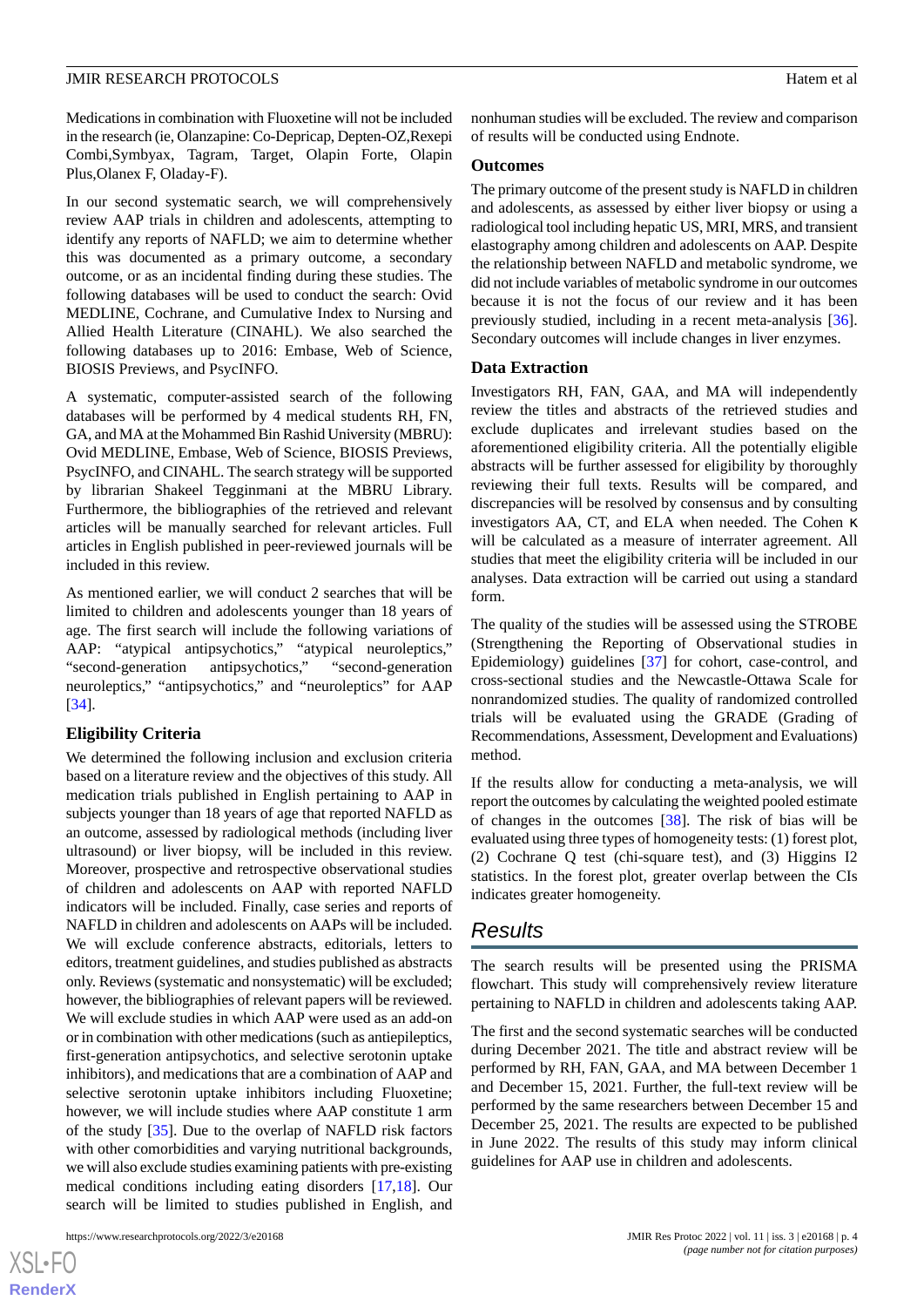#### **JMIR RESEARCH PROTOCOLS Hatem et al. Hatem et al. Hatem et al. Hatem et al. Hatem et al. Hatem et al. Hatem et al. Hatem et al. Hatem et al. Hatem et al. Hatem et al. Hatem et al. Hatem et al.**

# *Discussion*

# **Clinical Significance**

Studies have suggested that the pediatric population on AAP is more at risk of developing long-term adverse effects due to AAP, including weight gain, hyperlipidemia, and insulin resistance [[14\]](#page-4-10). Therefore, we have grounds to speculate that children on AAP may be at a greater risk of developing disorders associated with metabolic syndrome, including NAFLD. This research project is specifically important due to the current trends in overprescribing AAP in children aged below 18 years [[39\]](#page-6-3).

Due to the dearth of systematic reviews on this vital topic, the need for understanding the possible association between AAP and NAFLD in this population across the literature landscape is warranted. Conducting this systematic review would serve as a comprehensive foundation for future studies and help devise interventions for the child and adolescent population.

# **Conclusions**

The PRISMA flowchart was chosen to present the results of this study. There is a global rise in the use of AAP in treating children and adolescents below the age of 18 [[39\]](#page-6-3), which can cause long-term adverse effects and metabolic complications. We hope this research project will serve as a foundation for future studies and assist in devising interventions and reforming clinical guidelines of AAP use for improved patient safety.

## **Conflicts of Interest**

<span id="page-4-0"></span>None declared.

# **References**

- <span id="page-4-1"></span>1. Pringsheim T, Lam D, Patten SB. The pharmacoepidemiology of antipsychotic medications for Canadian children and adolescents: 2005–2009. J Child Adolesc Psychopharmacol 2011 Dec;21(6):537-543. [doi: [10.1089/cap.2010.0145\]](http://dx.doi.org/10.1089/cap.2010.0145) [Medline: [22136092](http://www.ncbi.nlm.nih.gov/entrez/query.fcgi?cmd=Retrieve&db=PubMed&list_uids=22136092&dopt=Abstract)]
- 2. Fedorowicz VJ, Fombonne E. Metabolic side effects of atypical antipsychotics in children: a literature review. J Psychopharmacol 2005 Sep;19(5):533-550. [doi: [10.1177/0269881105056543\]](http://dx.doi.org/10.1177/0269881105056543) [Medline: [16166191\]](http://www.ncbi.nlm.nih.gov/entrez/query.fcgi?cmd=Retrieve&db=PubMed&list_uids=16166191&dopt=Abstract)
- <span id="page-4-3"></span><span id="page-4-2"></span>3. Perez-Iglesias R, Vazquez-Barquero JL, Amado JA, Berja A, Garcia-Unzueta MT, Pelayo-Terán JM, et al. Effect of antipsychotics on peptides involved in energy balance in drug-naive psychotic patients after 1 year of treatment. J Clin Psychopharmacol 2008 Jun;28(3):289-295. [doi: [10.1097/JCP.0b013e318172b8e6](http://dx.doi.org/10.1097/JCP.0b013e318172b8e6)] [Medline: [18480685\]](http://www.ncbi.nlm.nih.gov/entrez/query.fcgi?cmd=Retrieve&db=PubMed&list_uids=18480685&dopt=Abstract)
- <span id="page-4-4"></span>4. Reynolds GP, Kirk SL. Metabolic side effects of antipsychotic drug treatment–pharmacological mechanisms. Pharmacol Ther 2010 Jan;125(1):169-179. [doi: [10.1016/j.pharmthera.2009.10.010](http://dx.doi.org/10.1016/j.pharmthera.2009.10.010)] [Medline: [19931306](http://www.ncbi.nlm.nih.gov/entrez/query.fcgi?cmd=Retrieve&db=PubMed&list_uids=19931306&dopt=Abstract)]
- 5. Hammerman A, Dreiher J, Klang SH, Munitz H, Cohen AD, Goldfracht M. Antipsychotics and diabetes: an age-related association. Ann Pharmacother 2008 Sep;42(9):1316-1322. [doi: [10.1345/aph.1L015](http://dx.doi.org/10.1345/aph.1L015)] [Medline: [18664607](http://www.ncbi.nlm.nih.gov/entrez/query.fcgi?cmd=Retrieve&db=PubMed&list_uids=18664607&dopt=Abstract)]
- 6. Erdogan A, Atasoy N, Akkurt H, Ozturk D, Karaahmet E, Yalug I, et al. Risperidone and liver function tests in children and adolescents: a short-term prospective study. Prog Neuropsychopharmacol Biol Psychiatry 2008 Apr;32(3):849-857. [doi: [10.1016/j.pnpbp.2007.12.032\]](http://dx.doi.org/10.1016/j.pnpbp.2007.12.032) [Medline: [18258348\]](http://www.ncbi.nlm.nih.gov/entrez/query.fcgi?cmd=Retrieve&db=PubMed&list_uids=18258348&dopt=Abstract)
- 7. Erdogan A, Karaman MG, Ozdemir E, Yurteri N, Tufan AE, Kurcer MA. Six months of treatment with risperidone may be associated with nonsignificant abnormalities of liver function tests in children and adolescents: a longitudinal, observational study from Turkey. J Child Adolesc Psychopharmacol 2010 Oct;20(5):407-413. [doi: [10.1089/cap.2009.0113](http://dx.doi.org/10.1089/cap.2009.0113)] [Medline: [20973711](http://www.ncbi.nlm.nih.gov/entrez/query.fcgi?cmd=Retrieve&db=PubMed&list_uids=20973711&dopt=Abstract)]
- <span id="page-4-6"></span><span id="page-4-5"></span>8. Karaman MG, Erdoğan A, Tufan E, Yurteri N, Ozdemir E, Ankarali H. Liver function tests in children and adolescents receiving risperidone treatment for a year: a longitudinal, observational study from Turkey. Int J Psychiatry Clin Pract 2011 Sep;15(3):204-208. [doi: [10.3109/13651501.2011.582537\]](http://dx.doi.org/10.3109/13651501.2011.582537) [Medline: [22121930](http://www.ncbi.nlm.nih.gov/entrez/query.fcgi?cmd=Retrieve&db=PubMed&list_uids=22121930&dopt=Abstract)]
- <span id="page-4-7"></span>9. Patel NC, Crismon ML, Hoagwood K, Johnsrud MT, Rascati KL, Wilson JP, et al. Trends in the use of typical and atypical antipsychotics in children and adolescents. J Am Acad Child Adolesc Psychiatry 2005 Jun;44(6):548-556. [doi: [10.1097/01.chi.0000157543.74509.c8](http://dx.doi.org/10.1097/01.chi.0000157543.74509.c8)] [Medline: [15908837](http://www.ncbi.nlm.nih.gov/entrez/query.fcgi?cmd=Retrieve&db=PubMed&list_uids=15908837&dopt=Abstract)]
- <span id="page-4-8"></span>10. Schwimmer JB, Deutsch R, Kahen T, Lavine JE, Stanley C, Behling C. Prevalence of fatty liver in children and adolescents. Pediatrics 2006 Oct;118(4):1388-1393. [doi: [10.1542/peds.2006-1212\]](http://dx.doi.org/10.1542/peds.2006-1212) [Medline: [17015527](http://www.ncbi.nlm.nih.gov/entrez/query.fcgi?cmd=Retrieve&db=PubMed&list_uids=17015527&dopt=Abstract)]
- <span id="page-4-9"></span>11. Chan DFY, Li AM, Chu WCW, Chan MHM, Wong EMC, Liu EKH, et al. Hepatic steatosis in obese Chinese children. Int J Obes Relat Metab Disord 2004 Oct;28(10):1257-1263. [doi: [10.1038/sj.ijo.0802734\]](http://dx.doi.org/10.1038/sj.ijo.0802734) [Medline: [15278103](http://www.ncbi.nlm.nih.gov/entrez/query.fcgi?cmd=Retrieve&db=PubMed&list_uids=15278103&dopt=Abstract)]
- <span id="page-4-10"></span>12. Fu J, Shi H, Liu L, Jiang P, Liang L, Wang C, et al. Non-alcoholic fatty liver disease: an early mediator predicting metabolic syndrome in obese children? World J Gastroenterol 2011 Feb;17(6):735-742 [\[FREE Full text](https://www.wjgnet.com/1007-9327/full/v17/i6/735.htm)] [doi: [10.3748/wjg.v17.i6.735\]](http://dx.doi.org/10.3748/wjg.v17.i6.735) [Medline: [21390143](http://www.ncbi.nlm.nih.gov/entrez/query.fcgi?cmd=Retrieve&db=PubMed&list_uids=21390143&dopt=Abstract)]
- 13. Vajro P, Lenta S, Socha P, Dhawan A, McKiernan P, Baumann U, et al. Diagnosis of nonalcoholic fatty liver disease in children and adolescents: position paper of the ESPGHAN Hepatology Committee. J Pediatr Gastroenterol Nutr 2012 May;54(5):700-713. [doi: [10.1097/MPG.0b013e318252a13f](http://dx.doi.org/10.1097/MPG.0b013e318252a13f)] [Medline: [22395188](http://www.ncbi.nlm.nih.gov/entrez/query.fcgi?cmd=Retrieve&db=PubMed&list_uids=22395188&dopt=Abstract)]
- 14. Holtmann M, Kopf D, Mayer M, Bechtinger E, Schmidt MH. Risperidone-associated steatohepatitis and excessive weight-gain. Pharmacopsychiatry 2003 Sep;36(5):206-207. [doi: [10.1055/s-2003-43045\]](http://dx.doi.org/10.1055/s-2003-43045) [Medline: [14571356](http://www.ncbi.nlm.nih.gov/entrez/query.fcgi?cmd=Retrieve&db=PubMed&list_uids=14571356&dopt=Abstract)]

[XSL](http://www.w3.org/Style/XSL)•FO **[RenderX](http://www.renderx.com/)**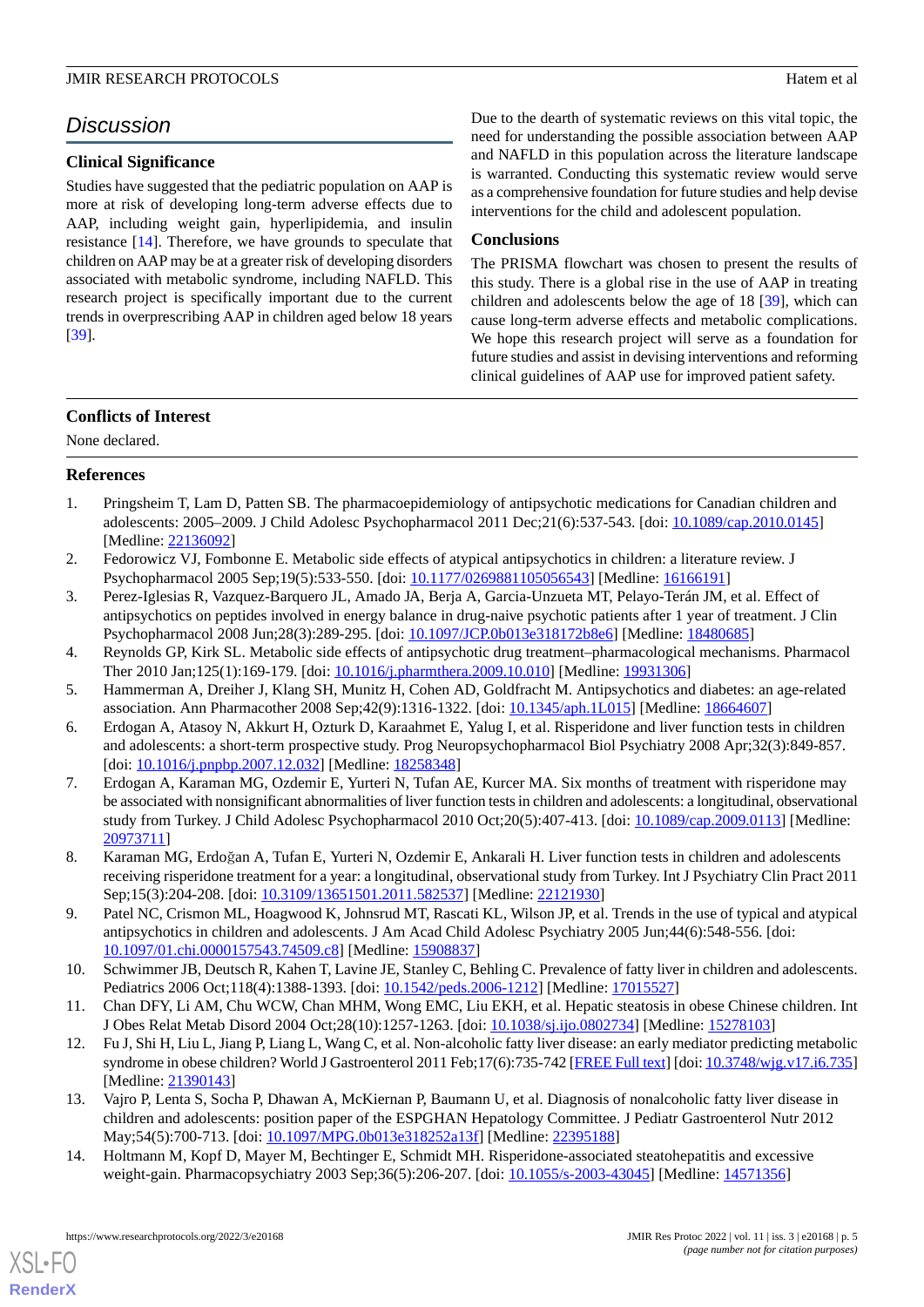#### **JMIR RESEARCH PROTOCOLS Hatem et al. Hatem et al. Hatem et al. Hatem et al. Hatem et al. Hatem et al. Hatem et al. Hatem et al. Hatem et al. Hatem et al. Hatem et al. Hatem et al. Hatem et al.**

- <span id="page-5-0"></span>15. AlKhater SA. Paediatric non-alcoholic fatty liver disease: an overview. Obes Rev 2015 May;16(5):393-405. [doi: [10.1111/obr.12271](http://dx.doi.org/10.1111/obr.12271)] [Medline: [25753407\]](http://www.ncbi.nlm.nih.gov/entrez/query.fcgi?cmd=Retrieve&db=PubMed&list_uids=25753407&dopt=Abstract)
- <span id="page-5-1"></span>16. Bhala N, Angulo P, van der Poorten D, Lee E, Hui JM, Saracco G, et al. The natural history of nonalcoholic fatty liver disease with advanced fibrosis or cirrhosis: an international collaborative study. Hepatology 2011 Oct;54(4):1208-1216 [[FREE Full text](http://europepmc.org/abstract/MED/21688282)] [doi: [10.1002/hep.24491\]](http://dx.doi.org/10.1002/hep.24491) [Medline: [21688282](http://www.ncbi.nlm.nih.gov/entrez/query.fcgi?cmd=Retrieve&db=PubMed&list_uids=21688282&dopt=Abstract)]
- <span id="page-5-2"></span>17. Yasutake K, Kohjima M, Kotoh K, Nakashima M, Nakamuta M, Enjoji M. Dietary habits and behaviors associated with nonalcoholic fatty liver disease. World J Gastroenterol 2014 Feb;20(7):1756-1767 [\[FREE Full text\]](https://www.wjgnet.com/1007-9327/full/v20/i7/1756.htm) [doi: [10.3748/wjg.v20.i7.1756](http://dx.doi.org/10.3748/wjg.v20.i7.1756)] [Medline: [24587653\]](http://www.ncbi.nlm.nih.gov/entrez/query.fcgi?cmd=Retrieve&db=PubMed&list_uids=24587653&dopt=Abstract)
- <span id="page-5-4"></span><span id="page-5-3"></span>18. Zhang J, Abbasi O, Malevanchik L, Mohan N, Denicola R, Tarangelo N, et al. Pilot study of the prevalence of binge eating disorder in non-alcoholic fatty liver disease patients. Ann Gastroenterol 2017 Oct;30(6):664-669 [\[FREE Full text\]](http://europepmc.org/abstract/MED/29118561) [doi: [10.20524/aog.2017.0200](http://dx.doi.org/10.20524/aog.2017.0200)] [Medline: [29118561](http://www.ncbi.nlm.nih.gov/entrez/query.fcgi?cmd=Retrieve&db=PubMed&list_uids=29118561&dopt=Abstract)]
- <span id="page-5-5"></span>19. Nobili V, Marcellini M, Devito R, Ciampalini P, Piemonte F, Comparcola D, et al. NAFLD in children: a prospective clinical-pathological study and effect of lifestyle advice. Hepatology 2006 Aug;44(2):458-465. [doi: [10.1002/hep.21262](http://dx.doi.org/10.1002/hep.21262)] [Medline: [16871574](http://www.ncbi.nlm.nih.gov/entrez/query.fcgi?cmd=Retrieve&db=PubMed&list_uids=16871574&dopt=Abstract)]
- <span id="page-5-6"></span>20. Nseir W, Hellou E, Assy N. Role of diet and lifestyle changes in nonalcoholic fatty liver disease. World J Gastroenterol 2014 Jul;20(28):9338-9344 [\[FREE Full text](https://www.wjgnet.com/1007-9327/full/v20/i28/9338.htm)] [doi: [10.3748/wjg.v20.i28.9338](http://dx.doi.org/10.3748/wjg.v20.i28.9338)] [Medline: [25071328](http://www.ncbi.nlm.nih.gov/entrez/query.fcgi?cmd=Retrieve&db=PubMed&list_uids=25071328&dopt=Abstract)]
- <span id="page-5-7"></span>21. Jin R, Welsh JA, Le N, Holzberg J, Sharma P, Martin DR, et al. Dietary fructose reduction improves markers of cardiovascular disease risk in Hispanic-American adolescents with NAFLD. Nutrients 2014 Aug;6(8):3187-3201 [\[FREE Full text\]](https://www.mdpi.com/resolver?pii=nu6083187) [doi: [10.3390/nu6083187\]](http://dx.doi.org/10.3390/nu6083187) [Medline: [25111123\]](http://www.ncbi.nlm.nih.gov/entrez/query.fcgi?cmd=Retrieve&db=PubMed&list_uids=25111123&dopt=Abstract)
- <span id="page-5-8"></span>22. Hassan K, Bhalla V, El Regal ME, A-Kader HH. Nonalcoholic fatty liver disease: a comprehensive review of a growing epidemic. World J Gastroenterol 2014 Sep;20(34):12082-12101 [\[FREE Full text\]](https://www.wjgnet.com/1007-9327/full/v20/i34/12082.htm) [doi: [10.3748/wjg.v20.i34.12082](http://dx.doi.org/10.3748/wjg.v20.i34.12082)] [Medline: [25232245](http://www.ncbi.nlm.nih.gov/entrez/query.fcgi?cmd=Retrieve&db=PubMed&list_uids=25232245&dopt=Abstract)]
- <span id="page-5-9"></span>23. Kleiner DE, Brunt EM, Van Natta M, Behling C, Contos MJ, Cummings OW, Nonalcoholic Steatohepatitis Clinical Research Network. Design and validation of a histological scoring system for nonalcoholic fatty liver disease. Hepatology 2005 Jun;41(6):1313-1321. [doi: [10.1002/hep.20701\]](http://dx.doi.org/10.1002/hep.20701) [Medline: [15915461](http://www.ncbi.nlm.nih.gov/entrez/query.fcgi?cmd=Retrieve&db=PubMed&list_uids=15915461&dopt=Abstract)]
- <span id="page-5-10"></span>24. Mann JP, Goonetilleke R, McKiernan P. Paediatric non-alcoholic fatty liver disease: a practical overview for non-specialists. Arch Dis Child 2015 Jul;100(7):673-677. [doi: [10.1136/archdischild-2014-307985](http://dx.doi.org/10.1136/archdischild-2014-307985)] [Medline: [25633064\]](http://www.ncbi.nlm.nih.gov/entrez/query.fcgi?cmd=Retrieve&db=PubMed&list_uids=25633064&dopt=Abstract)
- <span id="page-5-12"></span><span id="page-5-11"></span>25. Kumra S, Herion D, Jacobsen LK, Briguglia C, Grothe D. Case study: risperidone-induced hepatotoxicity in pediatric patients. J Am Acad Child Adolesc Psychiatry 1997 May;36(5):701-705. [doi: [10.1097/00004583-199705000-00022](http://dx.doi.org/10.1097/00004583-199705000-00022)] [Medline: [9136506\]](http://www.ncbi.nlm.nih.gov/entrez/query.fcgi?cmd=Retrieve&db=PubMed&list_uids=9136506&dopt=Abstract)
- <span id="page-5-13"></span>26. Copur M, Erdogan A. Risperidone rechallenge for marked liver function test abnormalities in an autistic child. Recent Pat Endocr Metab Immune Drug Discov 2011 Sep;5(3):237-239. [doi: [10.2174/187221411797265872](http://dx.doi.org/10.2174/187221411797265872)] [Medline: [21913889](http://www.ncbi.nlm.nih.gov/entrez/query.fcgi?cmd=Retrieve&db=PubMed&list_uids=21913889&dopt=Abstract)]
- 27. Dasarathy S, Dasarathy J, Khiyami A, Joseph R, Lopez R, McCullough AJ. Validity of real time ultrasound in the diagnosis of hepatic steatosis: a prospective study. J Hepatol 2009 Dec;51(6):1061-1067 [[FREE Full text](http://europepmc.org/abstract/MED/19846234)] [doi: [10.1016/j.jhep.2009.09.001\]](http://dx.doi.org/10.1016/j.jhep.2009.09.001) [Medline: [19846234\]](http://www.ncbi.nlm.nih.gov/entrez/query.fcgi?cmd=Retrieve&db=PubMed&list_uids=19846234&dopt=Abstract)
- <span id="page-5-15"></span><span id="page-5-14"></span>28. Shannon A, Alkhouri N, Carter-Kent C, Monti L, Devito R, Lopez R, et al. Ultrasonographic quantitative estimation of hepatic steatosis in children With NAFLD. J Pediatr Gastroenterol Nutr 2011 Aug;53(2):190-195 [[FREE Full text](http://europepmc.org/abstract/MED/21788761)] [doi: [10.1097/MPG.0b013e31821b4b61](http://dx.doi.org/10.1097/MPG.0b013e31821b4b61)] [Medline: [21788761](http://www.ncbi.nlm.nih.gov/entrez/query.fcgi?cmd=Retrieve&db=PubMed&list_uids=21788761&dopt=Abstract)]
- <span id="page-5-16"></span>29. Lee SS, Park SH. Radiologic evaluation of nonalcoholic fatty liver disease. World J Gastroenterol 2014 Jun;20(23):7392-7402 [[FREE Full text](https://www.wjgnet.com/1007-9327/full/v20/i23/7392.htm)] [doi: [10.3748/wjg.v20.i23.7392](http://dx.doi.org/10.3748/wjg.v20.i23.7392)] [Medline: [24966609\]](http://www.ncbi.nlm.nih.gov/entrez/query.fcgi?cmd=Retrieve&db=PubMed&list_uids=24966609&dopt=Abstract)
- <span id="page-5-17"></span>30. Manco M, Marcellini M, Devito R, Comparcola D, Sartorelli MR, Nobili V. Metabolic syndrome and liver histology in paediatric non-alcoholic steatohepatitis. Int J Obes (Lond) 2008 Feb;32(2):381-387. [doi: [10.1038/sj.ijo.0803711](http://dx.doi.org/10.1038/sj.ijo.0803711)] [Medline: [18087267](http://www.ncbi.nlm.nih.gov/entrez/query.fcgi?cmd=Retrieve&db=PubMed&list_uids=18087267&dopt=Abstract)]
- <span id="page-5-18"></span>31. Lui SY, Tso S, Lam M, Cheung EFC. Possible olanzapine-induced hepatotoxicity in a young Chinese patient. Hong Kong Med J 2009 Oct;15(5):394-396 [\[FREE Full text\]](http://www.hkmj.org/abstracts/v15n5/394.htm) [Medline: [19801701](http://www.ncbi.nlm.nih.gov/entrez/query.fcgi?cmd=Retrieve&db=PubMed&list_uids=19801701&dopt=Abstract)]
- <span id="page-5-19"></span>32. Liberati A, Altman DG, Tetzlaff J, Mulrow C, Gøtzsche PC, Ioannidis JPA, et al. The PRISMA statement for reporting systematic reviews and meta-analyses of studies that evaluate health care interventions: explanation and elaboration. J Clin Epidemiol 2009 Oct;62(10):e1-e34 [[FREE Full text](http://linkinghub.elsevier.com/retrieve/pii/S0895-4356(09)00180-2)] [doi: [10.1016/j.jclinepi.2009.06.006\]](http://dx.doi.org/10.1016/j.jclinepi.2009.06.006) [Medline: [19631507](http://www.ncbi.nlm.nih.gov/entrez/query.fcgi?cmd=Retrieve&db=PubMed&list_uids=19631507&dopt=Abstract)]
- <span id="page-5-20"></span>33. Lauressergues E, Staels B, Valeille K, Majd Z, Hum DW, Duriez P, et al. Antipsychotic drug action on SREBPs-related lipogenesis and cholesterogenesis in primary rat hepatocytes. Naunyn Schmiedebergs Arch Pharmacol 2010 May;381(5):427-439. [doi: [10.1007/s00210-010-0499-4\]](http://dx.doi.org/10.1007/s00210-010-0499-4) [Medline: [20333360\]](http://www.ncbi.nlm.nih.gov/entrez/query.fcgi?cmd=Retrieve&db=PubMed&list_uids=20333360&dopt=Abstract)
- 34. Oh K, Park J, Lee SY, Hwang I, Kim JB, Park T, et al. Atypical antipsychotic drugs perturb AMPK-dependent regulation of hepatic lipid metabolism. Am J Physiol Endocrinol Metab 2011 Apr;300(4):E624-E632 [\[FREE Full text\]](https://journals.physiology.org/doi/10.1152/ajpendo.00502.2010?url_ver=Z39.88-2003&rfr_id=ori:rid:crossref.org&rfr_dat=cr_pub%3dpubmed) [doi: [10.1152/ajpendo.00502.2010\]](http://dx.doi.org/10.1152/ajpendo.00502.2010) [Medline: [21224484](http://www.ncbi.nlm.nih.gov/entrez/query.fcgi?cmd=Retrieve&db=PubMed&list_uids=21224484&dopt=Abstract)]
- 35. Bonhaus DW, Weinhardt KK, Taylor M, DeSouza A, McNeeley PM, Szczepanski K, et al. RS-102221: a novel high affinity and selective, 5-HT2C receptor antagonist. Neuropharmacology 1997 Apr;36(4-5):621-629. [doi: [10.1016/s0028-3908\(97\)00049-x](http://dx.doi.org/10.1016/s0028-3908(97)00049-x)] [Medline: [9225287\]](http://www.ncbi.nlm.nih.gov/entrez/query.fcgi?cmd=Retrieve&db=PubMed&list_uids=9225287&dopt=Abstract)

[XSL](http://www.w3.org/Style/XSL)•FO **[RenderX](http://www.renderx.com/)**